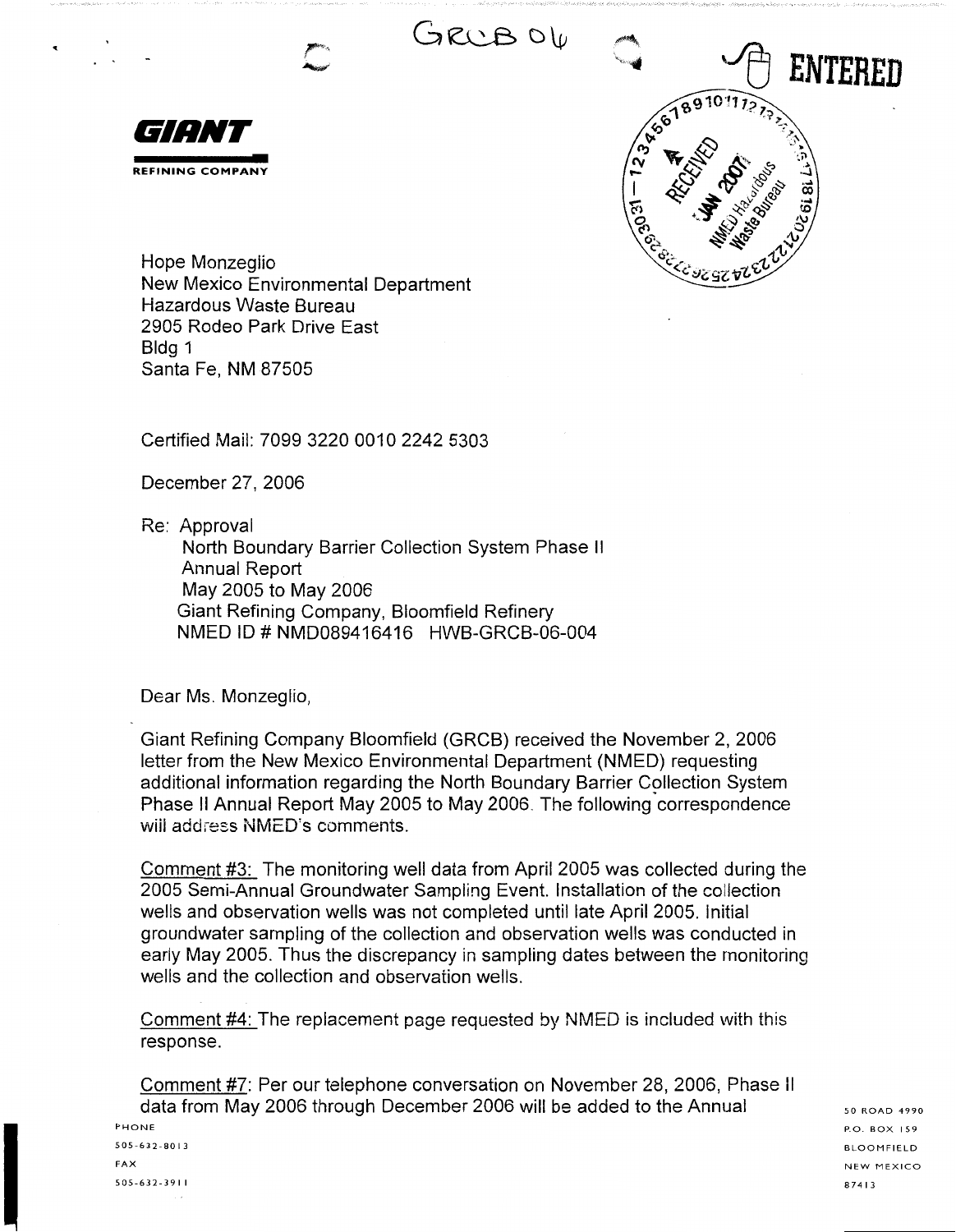Groundwater Report due April 15, 2007. The Phase II well elevations and sampling data will be segregated from the typical Annual Groundwater data.

If you need additional information, please contact me at (505) 632-4161.

Sincerely,<br>(*indy* Hurtado

 $\mathbf{v}$ 

Cindy Hurtado Environmental Coordinator - Giant Refining - Bloomfield

Cc: Randy Schmaltz - Environmental Manager - Giant Refining - Bloomfield Wayne Price - NMOCD Santa Fe